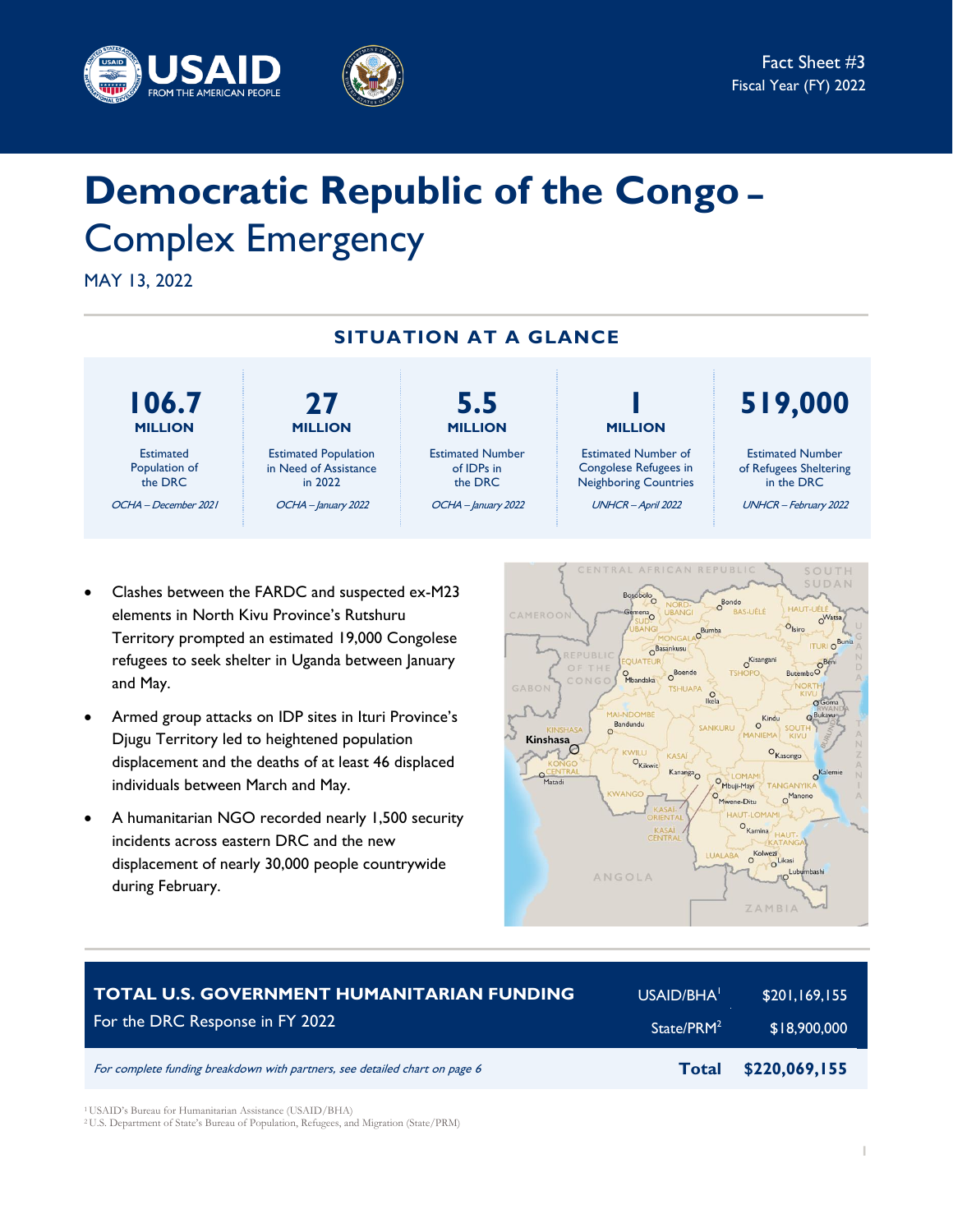# **KEY DEVELOPMENTS**

#### **Clashes Between FARDC and M23 Drive Displacement in North Kivu**

From January 23 to 25, clashes between the Armed Forces of the DRC (FARDC) and suspected exmembers of the March 23 Movement (M23), a North Kivu-based armed group which occupied much of North Kivu's Rutshuru Territory during 2012 and 2013, displaced more than 8,800 people from Rutshuru, according to the International Organization for Migration. Following improved security conditions in Rutshuru between February and mid-March, more than 7,700 previously displaced persons returned to their villages of origin in the territory, while approximately 1,100 internally displaced persons (IDPs) continued to reside with host communities in surrounding areas. Between March 28 and 30, however, suspected ex-M23 armed elements launched a series of attacks against the FARDC and civilian population in Rutshuru, displacing an additional 46,000 people in the territory and prompting relief actors to suspend humanitarian activities in conflict-affected areas, the UN reports. UN agencies and non-governmental organizations (NGOs) arrived in Rutshuru on April 5 to assess emergency needs and provide emergency food assistance and health care but were forced to suspend aid operations when renewed clashes erupted on April 6. As of early May, an estimated 19,000 Congolese refugees fleeing violence in Rutshuru were sheltering in neighboring Uganda, according to the Office of the UN High Commissioner for Refugees (UNHCR).

#### **CODECO Attacks in Djugu Lead to Spike in Casualties and Displacement**

Armed elements of the Cooperative for the Development of Congo (CODECO), a Lendu-affiliated group, continue to target civilian populations in Ituri's Djugu Territory, driving heightened fatalities, displacement, and disruption to aid operations. On February 14 and 15, CODECO elements set fire to buildings and looted stores in the territory's Kango and Muravamu localities and attacked Abelkoze village, resulting in the deaths of at least 37 civilians and the displacement of approximately 15,000 people, according to international media. During a separate incident on May 8, armed elements linked to CODECO carried out an attack on a mining camp near Djugu's Mongbwalu village that resulted in the deaths of at least 38 people, according to the UN.

CODECO elements have also increasingly attacked IDP sites in Djugu since November 2021. On March 8, CODECO elements attacked a church compound in Djugu's Banyali Kilo locality, leading to the deaths of 18 IDPs and the secondary displacement of an unknown number of displaced individuals sheltering at the site, according to international media. CODECO elements also carried out an attack on an IDP site in Djugu's Drakpa locality on March 19 that resulted in the deaths of 14 civilians—seven children and seven adults—and injuries to five others. A similar CODECO attack on Djugu's Lodha IDP site on May 9 led to the deaths of 14 civilians, including 12 children, the UN reports.

Following repeated incidents of CODECO violence in Ituri targeting humanitarian convoys and health structures—at least 48 of which were destroyed by CODECO attacks in 2021—a humanitarian NGO conducting health interventions indefinitely suspended operations in Djugu's Bambu and Nizi health zones in March. However, the organization will continue donating medical supplies to health centers within the zones and will continue to provide emergency and intensive health care in Djugu's Drodo and Angumu health zones. The NGO cited the Government of the DRC's (GoDRC's) lack of an investigation regarding an October 28, 2021, attack on humanitarian staff in Ituri—which resulted in the injuries to two NGO staff members—as a factor in its decision to suspend activities.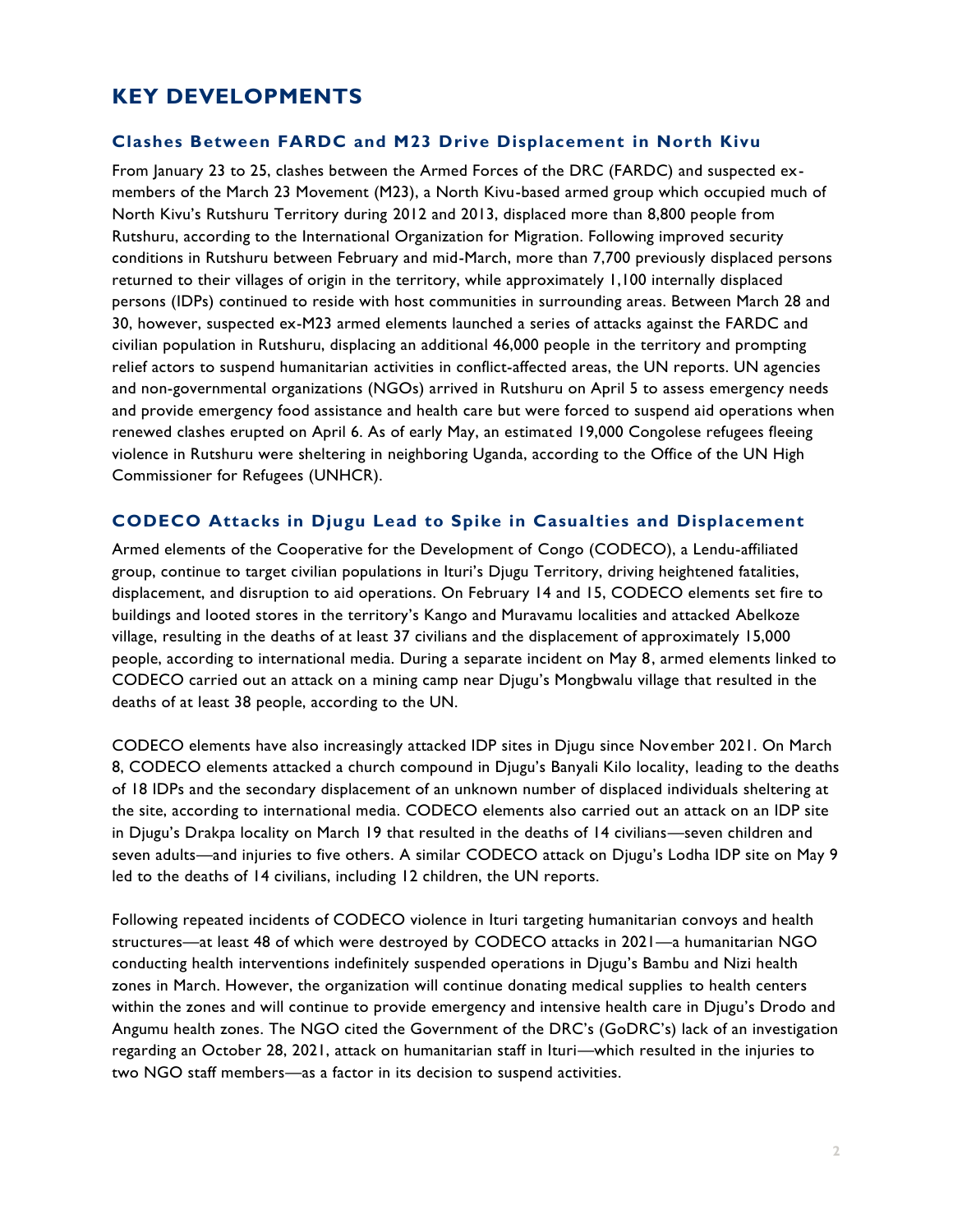# **Insecurity in Eastern DRC Exacerbates Protection, Food Needs**

Nearly 1,500 security incidents occurred in eastern DRC in February, including approximately 440 in Ituri, 400 in North Kivu, 200 in South Kivu Province, 300 in Tanganyika Province, and 100 in Maniema Province, according to a humanitarian NGO. The organization also recorded approximately 73,000 people on the move across the DRC during the month, including nearly 30,000 IDPs and more than 43,000 returnees. While displacements were primarily linked to armed group incursions, return movements were largely the result of the FARDC territorial gains.

The presence of armed groups in parts of Ituri's Djugu and Irumu territories, North Kivu's Beni and Rutshuru territories, and South Kivu's Fizi Territory, were preventing many civilians from accessing fields for crop production as of February, driving increased levels of food insecurity in affected areas, according to relief actors. Moreover, an influx of IDPs into Djugu's Bule during the month caused prices for food and non-food items at local markets to rise, while agricultural and livestock products were looted or damaged by flooding in Rutshuru's Rugari locality. Since March, humanitarian actors have reported increased food prices in provinces in eastern DRC, Kasaï Central Province, and the DRC's capital city of Kinshasa in part due to high prices for fuel and market disruption linked to the Government of the Russian Federation's invasion of Ukraine. Food prices were more than 30 percent above average levels in these markets, with beans, corn flour, imported rice, and refined vegetable oil being the commodities most affected by increased market rates, according to the Famine Early Warning Systems Network (FEWS NET).

#### **CAR Refugees in Northern DRC Require Multi-Sector Assistance**

Approximately 213,000 refugees from the Central African Republic (CAR) were residing in the DRC as of February, according to UNHCR. While many of the refugees arrived in the DRC in 2013, political upheaval and violence following CAR's December 2020 presidential elections have resulted in continuous new arrivals in recent years. The highest number of refugees reside in DRC provinces bordering CAR: North Ubangi hosts approximately 118,000 refugees and asylum-seekers; Bas-Uélé hosts nearly 50,000; and South Ubangi hosts more than 45,000. More than 20 percent of all CAR refugees in the DRC live in four camps, with the remainder residing in remote border villages where humanitarian access is constrained due to the presence of armed groups and a lack of transportation infrastructure. UNHCR notes that a large portion of CAR refugees in the country are sheltering with poor host families in makeshift or overcrowded shelters and that many lack sufficient access to quality health care and safe drinking water, increasing exposure to waterborne diseases. In 2021, relief actors identified nearly 1,700 cases of acute malnutrition among refugee children residing in three northern DRC provinces and, as of February 28, had identified nearly 600 cases of gender-based violence (GBV) since January. State/PRM continues to support UNHCR to provide essential medicines and nutrition supplies to refugees from CAR in North Ubangi and South Ubangi. UNHCR also facilitated the voluntary return of 5,500 refugees to CAR between October and December 2021.

#### **2022 HRP Requests \$1.88 Billion to Assis t 8.8 Million People in Need**

On February 17, the UN—in coordination with the GoDRC—released the 2022 Humanitarian Response Plan (HRP), requesting nearly \$1.9 billion to address the emergency needs of an estimated 8.8 million people, approximately 30 percent of the 27 million people in need of humanitarian assistance countrywide. While the number of people in need in 2022 increased by nearly 40 percent compared to 2021, the funds requested for and beneficiaries targeted by the 2022 plan decreased by 5 and 8 percent, respectively, compared to the previous year. The reduction is largely due to the UN's desire to prioritize assistance for the most vulnerable communities amid waning donor resources for the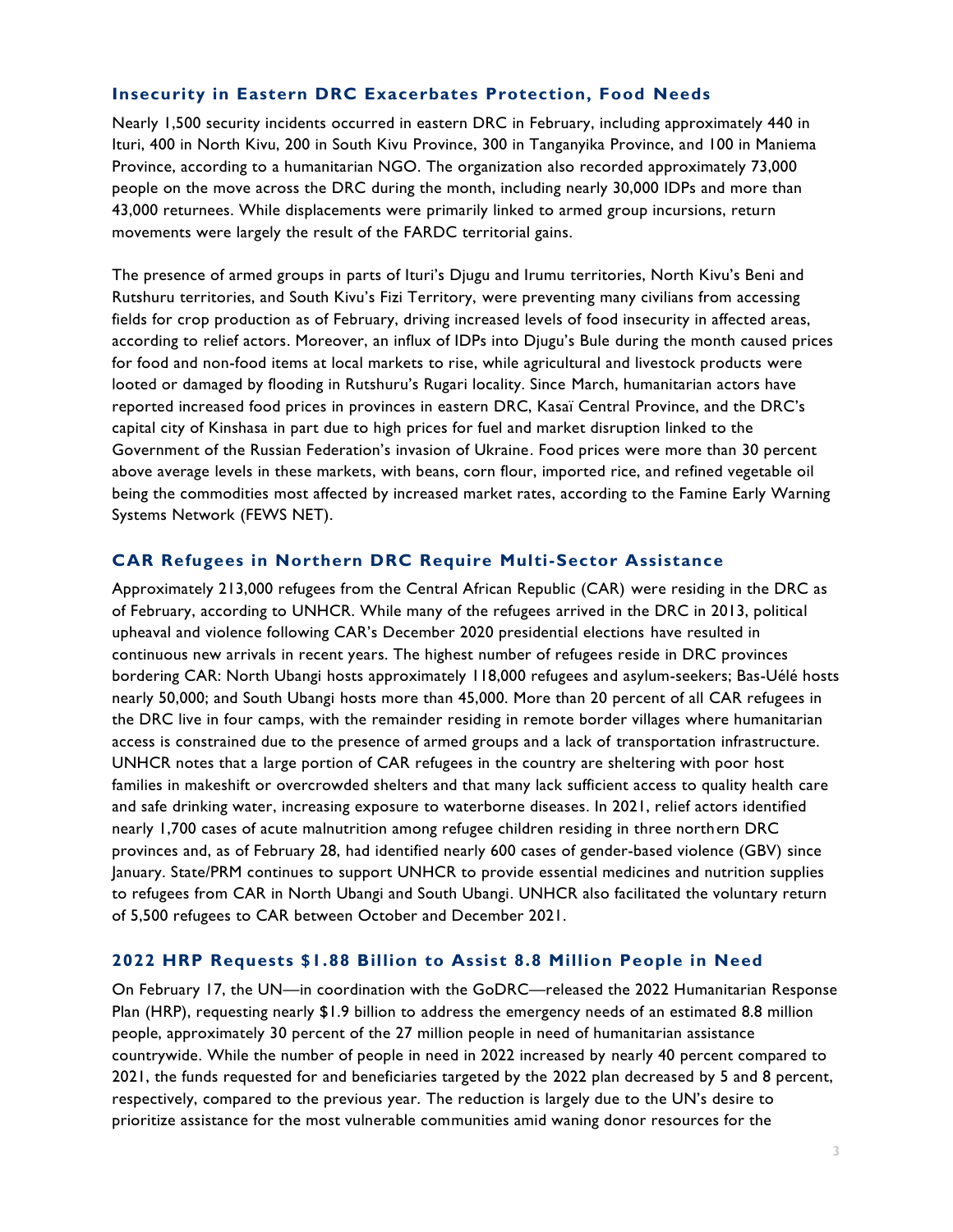humanitarian response in the DRC, the HRP notes.

Humanitarian needs remain most acute in eastern areas of the country—including in Ituri, North Kivu, South Kivu, and Tanganyika—as well as in Kasaï province. The UN reports that children ages five years and younger; gender-based violence (GBV) survivors and people at risk of GBV; IDPs; people with disabilities; and pregnant and lactating women remain the most vulnerable populations in the country. The 2022 plan prioritizes support to enable displaced people to meet basic food and nutrition needs, as well as efforts to provide vulnerable populations with health care, education, and water, sanitation, and hygiene (WASH) assistance. Due to deteriorating security conditions in eastern DRC, the 2022 HRP also proposes a scale-up of protection services for vulnerable groups, including approximately 110,600 GBV survivors, 15,700 unaccompanied children, and 8,100 children associated with armed forces and groups. USAID/BHA partners continue to provide life-saving food, health, nutrition, protection, and WASH assistance to conflict-affected and food-insecure populations in DRC in 2022.

## **KEY FIGURES**





In dedicated USG support for nutrition assistance in FY 2022



In dedicated USG support for life-saving health care in FY 2022

# **U.S. GOVERNMENT RESPONSE**

#### **FOOD SECURITY AND NUTRITION**

USAID/BHA partners, including the UN World Food Program (WFP), continue to provide emergency food assistance to host community members, IDPs, refugees, and other vulnerable populations facing acute food insecurity in the DRC. With approximately \$124.8 million in USAID/BHA support in FY 2022, NGO and UN partners are providing cash transfers for food, food vouchers, and in-kind food assistance—including U.S.-sourced commodities—to help vulnerable households meet their basic food needs.

USAID/BHA has provided nearly \$900,000 in FY 2022 funding to assist acutely malnourished individuals in the DRC. UN agencies and NGO partners also conduct activities to support improved food security and nutrition outcomes, such as distributing tools and seeds to bolster household agricultural production and conducting awareness campaigns on dietary needs.

#### **HEALTH**

USAID/BHA has provided nearly \$2.4 million in FY 2022 funding to expand community access to primary health care services in the DRC, increase the availability of essential medicines and supplies, and support disease surveillance and response efforts, among other activities. Notably, USAID/BHA supports the procurement and distribution of post-exposure prophylaxis kits, as well as related health worker training, bolstering the clinical management of GBV cases in health facilities across 10 provinces. State/PRM partners support primary health care, including maternal and child health care and procurement of essential medicines and equipment, for CAR refugees in North Ubangi and South Ubangi. State/PRM also supports UNHCR in providing essential medicines and nutrition supplies to health centers to camps sheltering refugees from CAR in North Ubangi and South Ubangi. USAID also supports health messaging efforts, encouraging the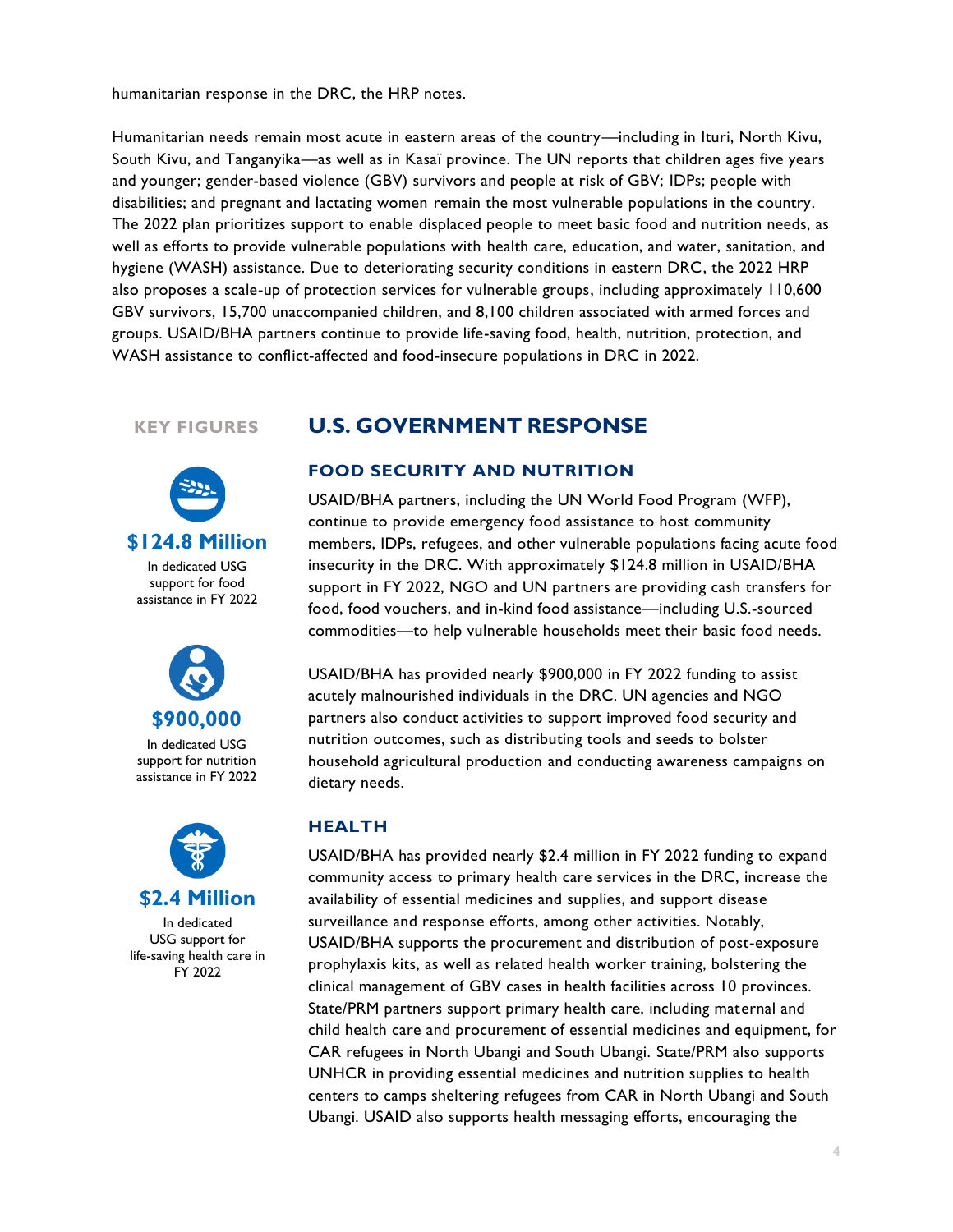adoption of recommended health and hygiene best practices to prevent the spread of communicable diseases, including COVID-19.



In dedicated USG support for protection programming in FY 2022



In dedicated USG support for shelter and settlements programming in FY 2022



# **PROTECTION**

USG humanitarian partners conduct critical protection activities in response to needs in conflict-affected areas of the DRC. USAID/BHA has provided approximately \$6.3 million in FY 2022 support to partners implementing protection programs in the country. Meanwhile, State/PRM partner UNHCR provides displaced households and host community members with core relief item kits and distributed dignity kits to women and girls.

# **SHELTER AND SETTLEMENTS**

With approximately \$8.4 million in FY 2022 funding, USAID/BHA partners are providing shelter assistance to IDPs and returnees in crisis-affected areas of the DRC. USG partners play a leading role in constructing emergency shelters for displaced individuals and managing IDP and refugee camps in the DRC. USAID/BHA partners provide longer-term shelter solutions for returnees in areas where the situation has stabilized, paired with legal assistance to help families secure land for farming and habitation in areas where IDPs are resettled. State/PRM partner UNHCR has established hubs providing assistance, such as cash transfers to refugees and host community members, in three provinces hosting CAR refugees. USG partners also provide relief commodities and household items, including blankets, mats, tools, and water containers, to meet IDP, returnee, and refugee households' basic needs.

# **WASH**

USAID/BHA has provided approximately \$20.6 million in FY 2022 funding to support WASH activities countrywide, helping to improve access to safe drinking water and sanitation infrastructure and reduce the spread of infectious diseases, such as cholera, COVID-19, Ebola virus disease (EVD), and measles. USG-supported activities include constructing and rehabilitating WASH infrastructure, including handwashing stations, latrines, showers, and water points; transporting emergency water reserves to IDP and refugee sites; and distributing hygiene kits and other essential WASH commodities. UNHCR and its implementing partners constructed more than 360 blocks of community latrines and bathing rooms and provided other forms assistance to refugees from CAR in North Ubangi's Modale Development Hub.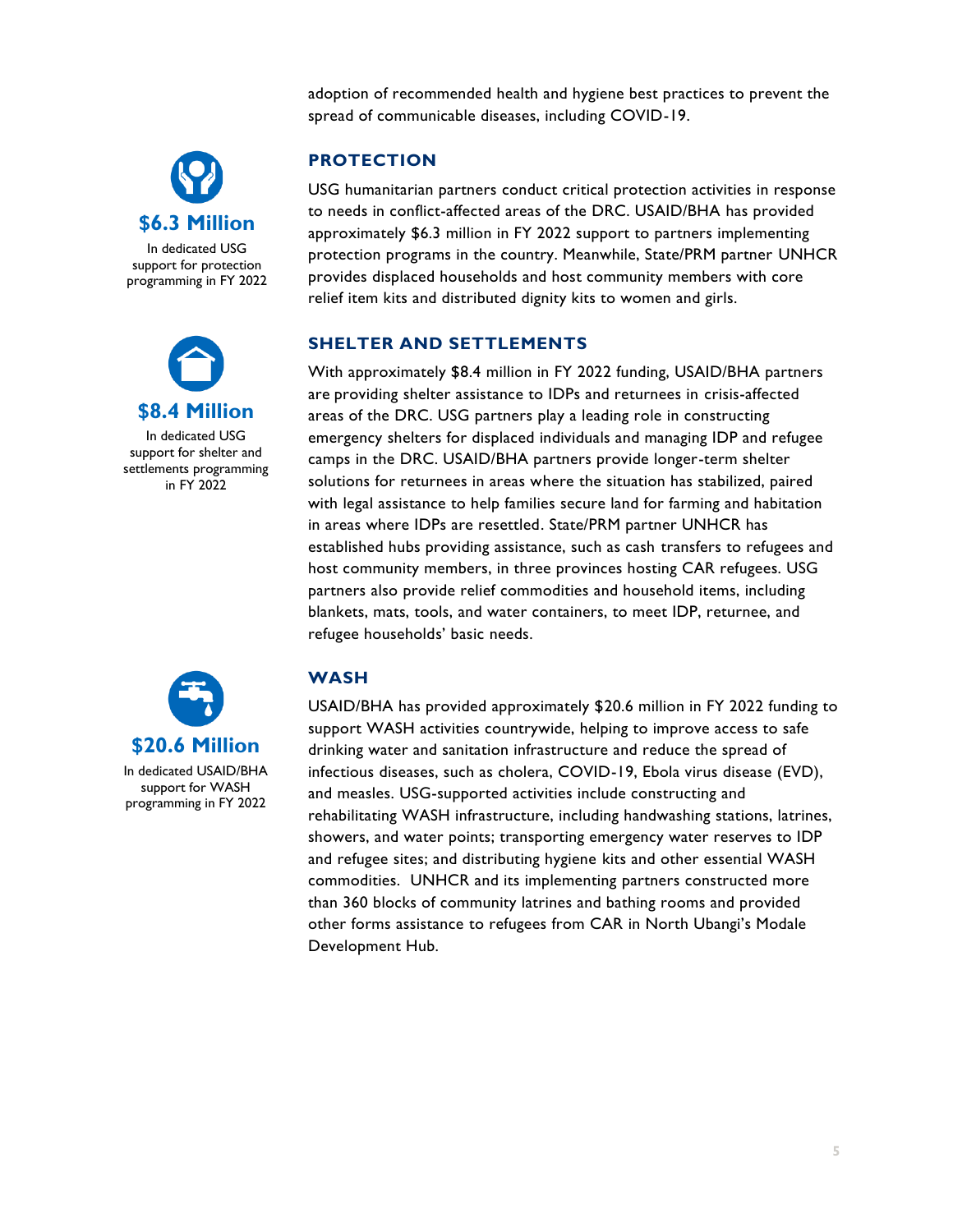## **CONTEXT IN BRIEF**

- Despite the implementation of a peace agreement in 2003, fighting between forces loyal to the GoDRC and various armed entities, including the Democratic Forces for the Liberation of Rwanda and Mai Mai elements, continues to contribute to high levels of insecurity and population displacement in eastern DRC.
- Violence, restricted humanitarian access, poor infrastructure, forced recruitment into armed groups, and reduced access to agricultural land and traditional markets have contributed to the deterioration of humanitarian conditions in several parts of the DRC, triggering widespread internal displacement and refugee outflows.
- Citing a rising number of armed group attacks against civilians, President of the DRC Félix Tshisekedi declared a 30-day state of siege in eastern DRC's Ituri and North Kivu provinces on May 6, 2021, which authorities extended on February 1. The GoDRC edict vastly expands the powers of the FARDC in the two provinces, allowing military officials to temporarily assume control of the provincial governments.
- The DRC experienced a resurgence of EVD in North Kivu beginning on October 8 and ending on December 16. EVD is endemic to some animal species in the DRC, with periodic human disease outbreaks occurring in the country. In late April, DRC health authorities declared a new outbreak after the confirmation of a case in Équateur Province.
- On November 1, 2021, U.S. Ambassador to the DRC Michael A. Hammer re-declared a disaster for FY 2022 due to ongoing complex emergency conditions in the DRC, citing the significant level of unmet humanitarian needs in the DRC exceeding the government's capacity to respond and the willingness of the GoDRC to accept humanitarian assistance.

| <b>IMPLEMENTING PARTNER</b>                                  | <b>ACTIVITY</b>                                                                                                                                                                | <b>LOCATION</b>                                                                                | <b>AMOUNT</b> |  |  |
|--------------------------------------------------------------|--------------------------------------------------------------------------------------------------------------------------------------------------------------------------------|------------------------------------------------------------------------------------------------|---------------|--|--|
| <b>FUNDING IN THE DRC FOR THE COMPLEX EMERGENCY RESPONSE</b> |                                                                                                                                                                                |                                                                                                |               |  |  |
| USAID/BHA                                                    |                                                                                                                                                                                |                                                                                                |               |  |  |
| Action contre la Faim (ACF)                                  | Agriculture, Food Assistance, Nutrition                                                                                                                                        | Kasaï, Kasaï Central                                                                           | \$8,000,000   |  |  |
| <b>ACTED</b>                                                 | Agriculture, Economic Recovery and Market<br>Systems (ERMS), Food Assistance,<br>Humanitarian Coordination, Information<br>Management, and Assessments (HCIMA),<br><b>WASH</b> | Bas-Uélé, Ituri, Maniema, North<br>Kivu, North Ubangi, South Kivu,<br>South Ubangi, Tanganyika | \$24,006,427  |  |  |
| <b>CONCERN</b>                                               | Agriculture, ERMS, Food Assistance, Shelter<br>and Settlements, WASH                                                                                                           | North Kivu, Tanganyika                                                                         | \$12,403,969  |  |  |
| Catholic Relief Services (CRS)                               | Agriculture, Disaster Risk Reduction Policy<br>and Programs (DRRPP), ERMS, Food<br>Assistance, Shelter and Settlements, WASH                                                   | Kasaï Central, Tanganyika                                                                      | \$14,697,398  |  |  |
| Interchurch Medical Assistance                               | Health                                                                                                                                                                         | turi, Maniema, North Kivu, South<br>Kivu, Tanganyika                                           | \$2,390,348   |  |  |
| Mercy Corps                                                  | Agriculture, ERMS, Food Assistance, HCIMA,<br>Multipurpose Cash Assistance, Protection,<br><b>WASH</b>                                                                         | Ituri, North Kivu, South Kivu,<br>Tanganyika                                                   | \$22,816,327  |  |  |
| <b>OCHA</b>                                                  | <b>HCIMA</b>                                                                                                                                                                   | Countrywide                                                                                    | \$1,000,000   |  |  |

# **USG HUMANITARIAN FUNDING FOR THE DRC RESPONSE IN FY 2022<sup>1</sup>**